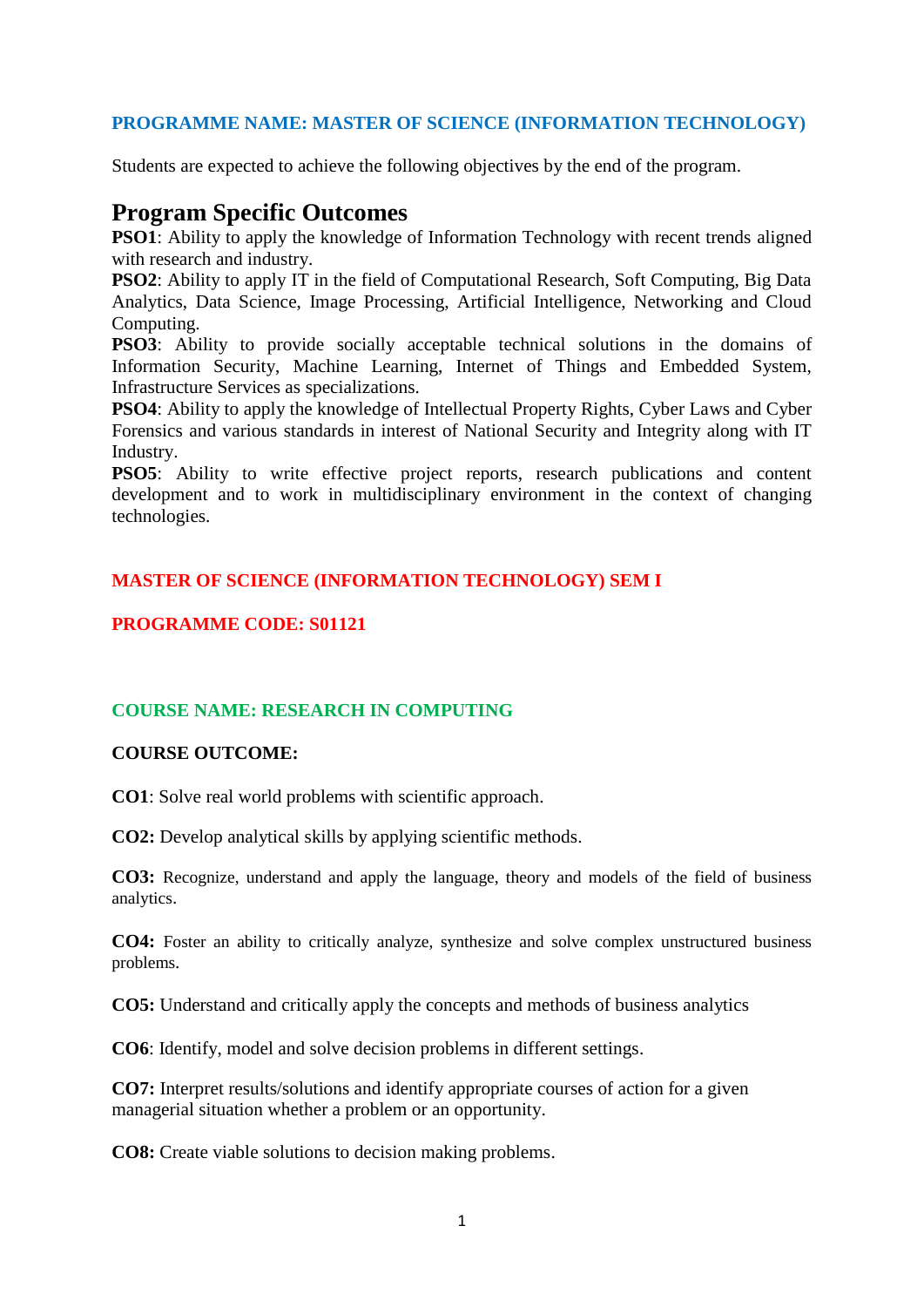## **COURSE NAME: DATA SCIENCE**

### **COURSE OUTCOME:**

**CO1:** Apply quantitative modeling and data analysis techniques to the solution of real world business problems, communicate findings, and effectively present results using data visualization techniques.

**CO2:** Recognize and analyze ethical issues in business related to intellectual property, data security, integrity, and privacy.

**CO3:** Apply ethical practices in everyday business activities and make well-reasoned ethical business and data management decisions.

**CO4:** Demonstrate knowledge of statistical data analysis techniques utilized in business decision making.

**CO5:** Apply principles of Data Science to the analysis of business problems.

**CO6:** Use data mining software to solve real-world problems.

**CO7:** Employ cutting edge tools and technologies to analyze Big Data.

**CO8:** Apply algorithms to build machine intelligence.

**CO9:** Demonstrate use of team work, leadership skills, decision making and organization theory.

### **COURSE NAME: CLOUD COMPUTING**

#### **COURSE OUTCOME:**

**CO1:** Analyze the Cloud computing setup with its vulnerabilities and applications using different architectures

**CO2:** Design different workflows according to requirements and apply map reduce programming model

**CO3:** Apply and design suitable Virtualization concept, Cloud Resource Management and design scheduling algorithms

**CO4:** Create combinatorial auctions for cloud resources and design scheduling algorithms for computing clouds

**CO5:** Assess cloud Storage systems and Cloud security, the risks involved, its impact and develop cloud application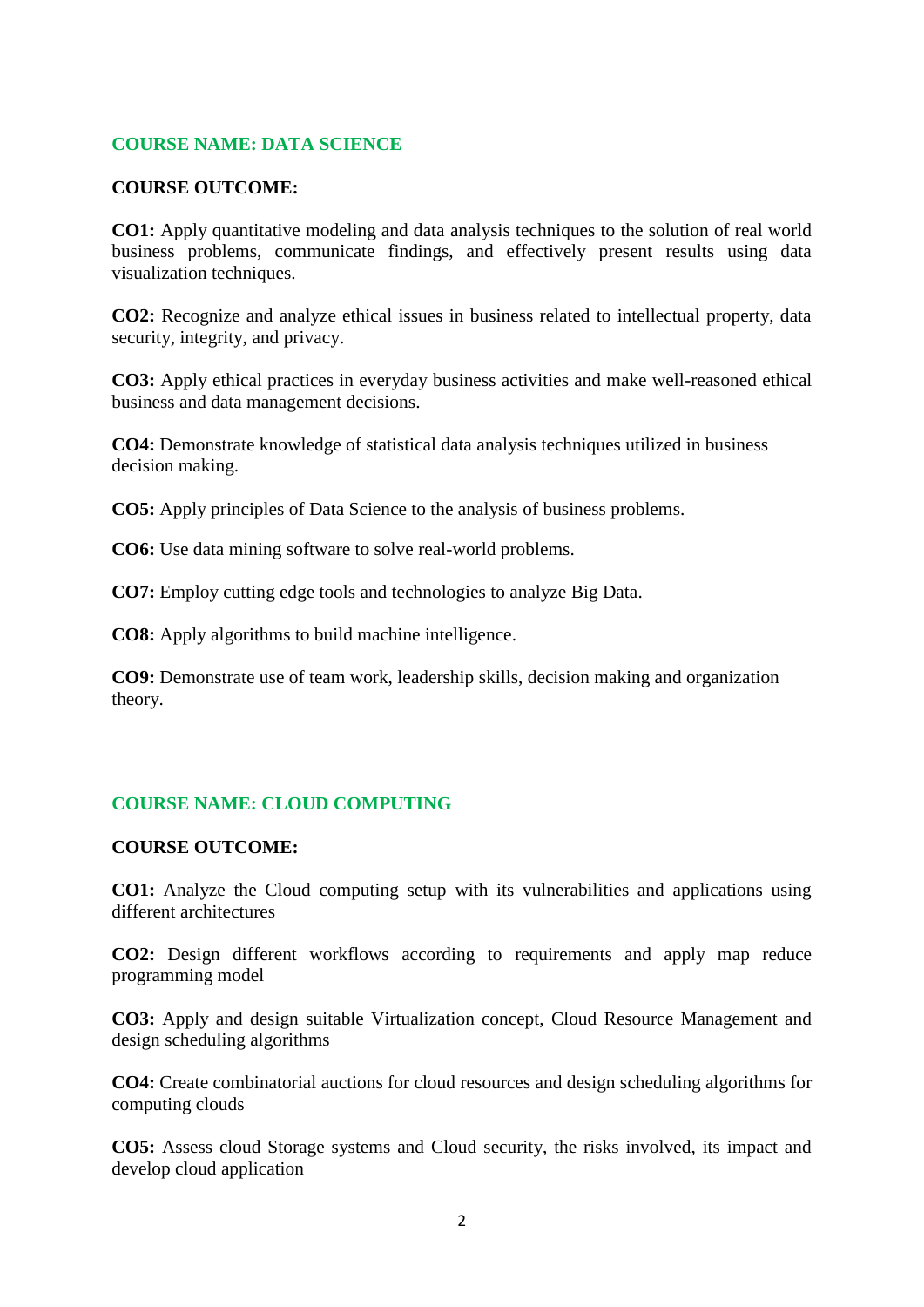**CO6:** Broadly educate to know the impact of engineering on legal and societal issues involved in addressing the security issues of cloud computing

## **COURSE NAME: SOFT COMPUTING TECHNIQUES**

#### **COURSE OUTCOME:**

**CO1:** Identify and describe soft computing techniques and their roles in building intelligent machines

**CO2:** Recognize the feasibility of applying a soft computing methodology for a particular problem

**CO3:** Apply fuzzy logic and reasoning to handle uncertainty and solve engineering problems

**CO4:** Apply genetic algorithms to combinatorial optimization problems

**CO5:** Apply neural networks for classification and regression problems.

**CO6:** Effectively use existing software tools to solve real problems using a soft computing approach

**CO7:** Evaluate and compare solutions by various soft computing approaches for a given problem

### **MASTER OF SCIENCE (INFORMATION TECHNOLOGY) SEM II**

### **PROGRAMME CODE: S01122**

### **COURSE NAME: BIG DATA ANALYTICS**

#### **COURSE OUTCOME:**

**CO1:** Understand the key issues in big data management and its associated applications in intelligent business and scientific computing

**CO2:** Acquire fundamental enabling techniques and scalable algorithms like Hadoop, Map Reduce and NO SQL in big data analytics

**CO3:** Interpret business models and scientific computing paradigms, and apply software tools for big data analytics

**CO4:** Achieve adequate perspectives of big data analytics in various applications like recommender systems, social media applications etc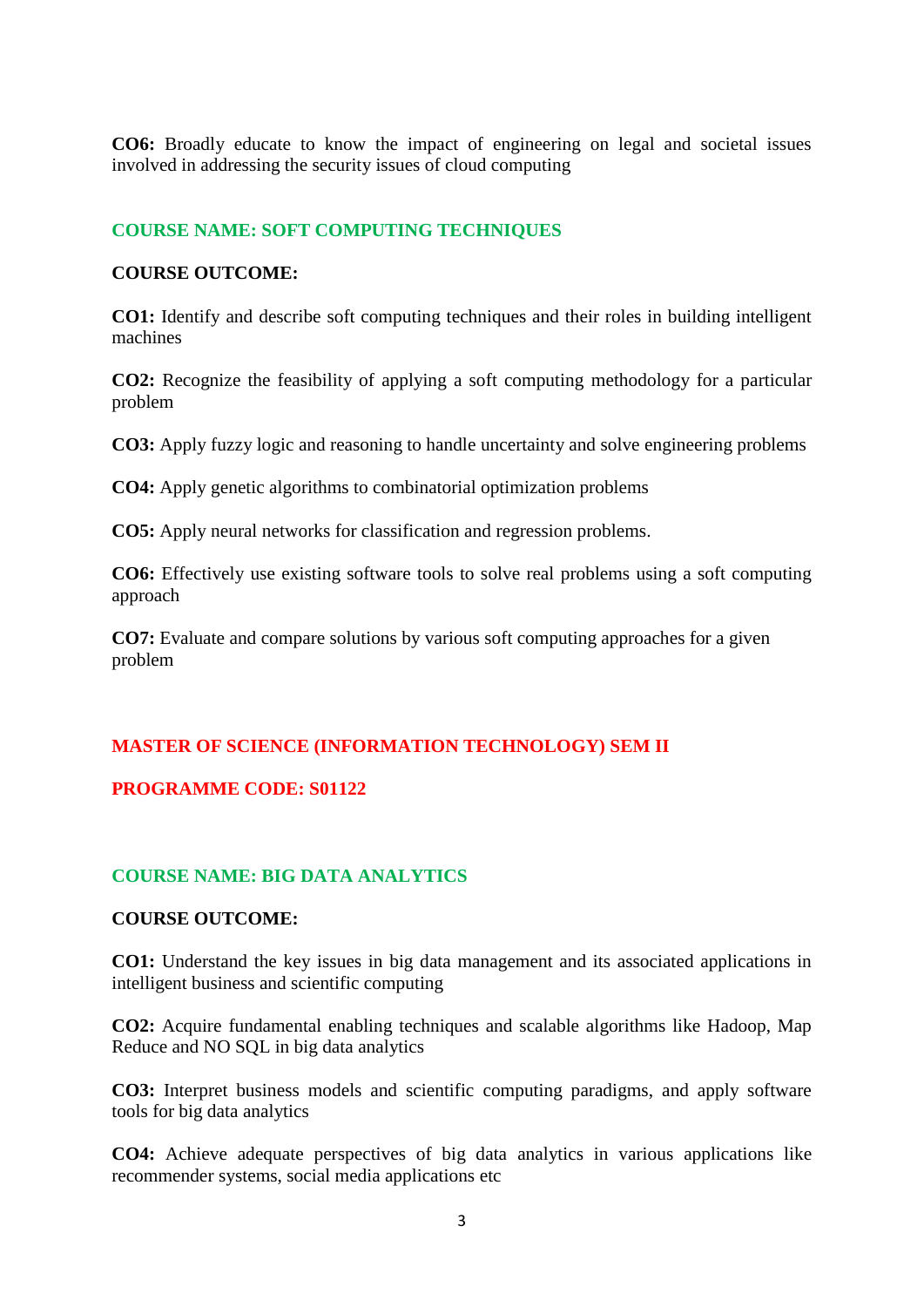**CO5:** To enable students to have skills that will help them to solve complex real world problems in for decision support

### **COURSE NAME: MODERN NETWORKING**

#### **COURSE OUTCOME:**

**CO1:** Demonstrate in-depth knowledge in the area of Computer Networking.

**CO2:** Understand the state-of-the-art in network protocols, architectures and applications

**CO3:** To demonstrate scholarship of knowledge through performing in a group to identify, formulate and solve a problem related to Computer Networks.

**CO4**: Prepare a technical document for the identified Networking System Conducting experiments to analyze the identified research work in building Computer Networks.

**CO5:** To investigate novel ideas in the area of Networking via term-long research projects.

### **COURSE NAME: MICROSERVICES ARCHITECTURE**

#### **COURSE OUTCOME:**

**CO1**: Develop web applications using Model View Control.

**CO2:** Create MVC Models and write code that implements business logic within Model methods, properties, and events

**CO3:** Create Views in an MVC application that display and edit data and interact with Models and Controllers

**CO4:** Boost your hire ability through innovative and independent learning

**CO5:** Gaining a thorough understanding of the philosophy and architecture of .NET Core

**CO6:** Understanding packages, metapackages and frameworks.

**CO7:** Acquiring a working knowledge of the .NET programming model

**CO8:** Implementing multi-threading effectively in .NET applications.

#### **COURSE NAME: IMAGE PROCESSING**

### **COURSE OUTCOME:**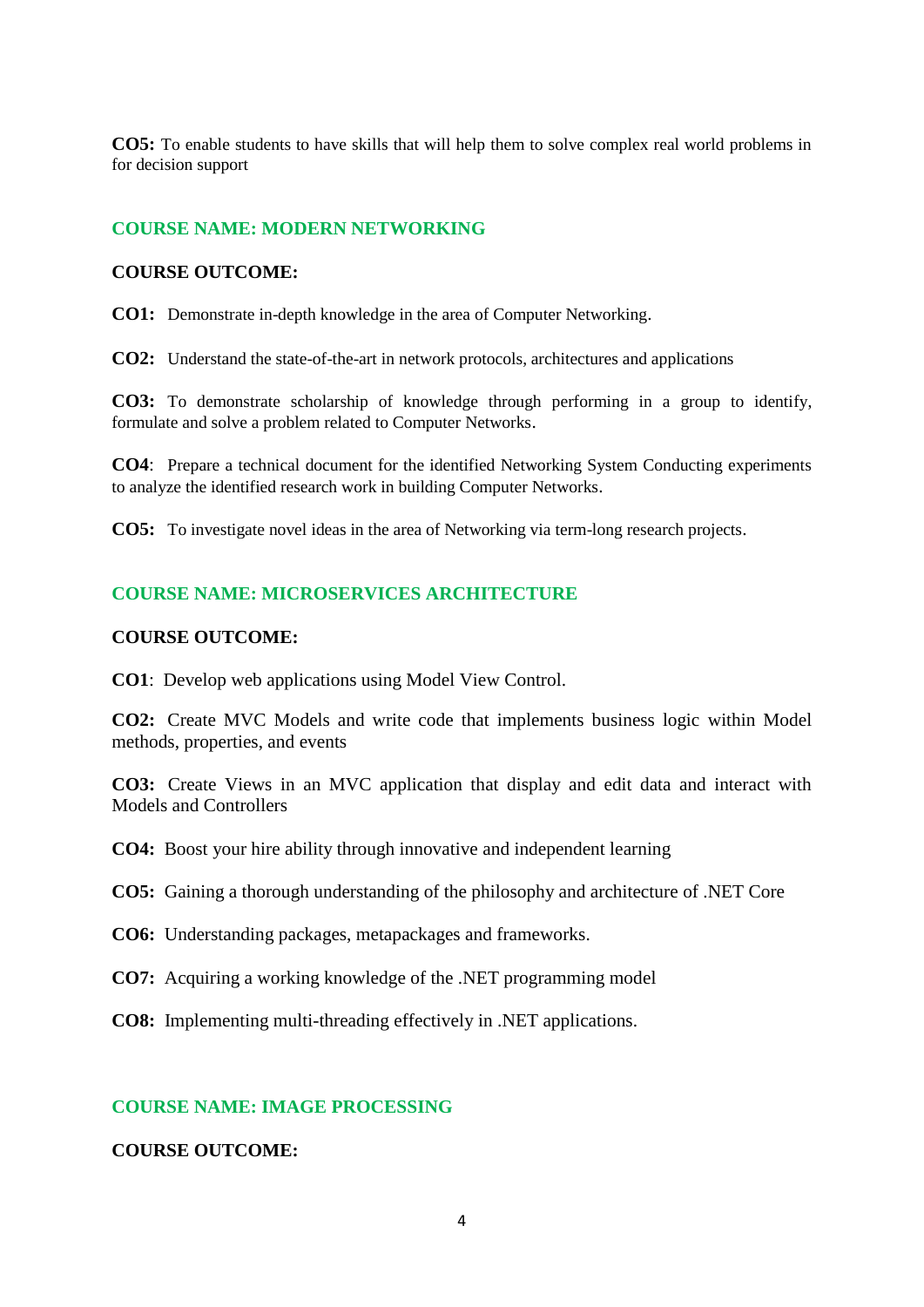**CO1:** Understand the relevant aspects of digital image representation and their practical implications.

**CO2:** Have the ability to design pointwise intensity transformations to meet stated specifications.

**CO3:** Understand 2-D convolution, the 2-D DFT, and have the ability to design systems using these concepts.

**CO4:** Have a command of basic image restoration techniques.

**CO5:** Understand the role of alternative color spaces, and the design requirements leading to choices of color space.

**CO6:** Appreciate the utility of wavelet decompositions and their role in image processing systems.

**CO7:** Have an understanding of the underlying mechanisms of image compression, and the ability to design systems using standard algorithms to meet design specifications.

# **MASTER OF SCIENCE (INFORMATION TECHNOLOGY) SEM III**

# **PROGRAMME CODE: S01113**

### **COURSE NAME: EMBEDDED SYSTEMS**

### **COURSE OUTCOME:**

**CO1:** Students learn todefine an embedded system with examples.

**CO2:** Students learn to differentiate between an Embedded System application and a General purpose computer.

**CO3:** Students understand the components in the making of an embedded system.

**CO4:** Students understand the characteristics of an embedded systems application in general

**CO5:** Students understand the steps for creating and embedded system in accordance to EDLC framework.

**CO6:** Students are able toidentify different approaches for modelling and Embedded System application

**CO7:** Students learn tools Embedded Systems hardware and firmware Development.

**CO8:** Students learn Operating Systems concepts with respect to Embedded Systems and learn about Real Time Embedded Operating Systems.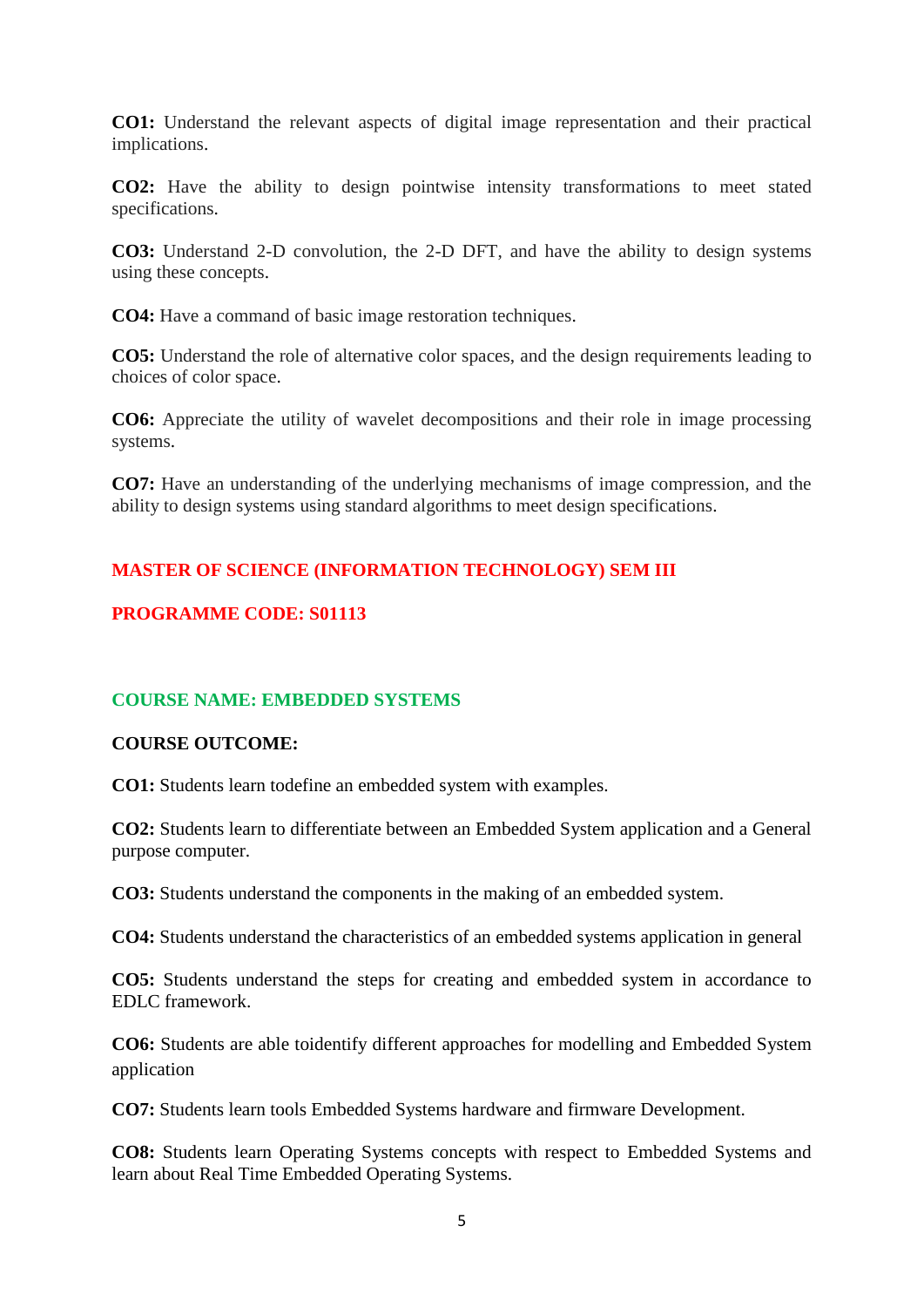**CO9:** Students understand the Memory related basic concepts like: memory types, memory hierarchy, mapping, caching,

**CO10:** Students understand Memory architecture for different types of memory

**CO11:** Students gain knowledge of how a memory sub system required for an embedded system can be designed

**CO12:** Students gain knowledge of different ways of Embedded Systems Programming like Assembly, C/C++, Java

**CO13:** Students learn the steps in creation of final code (hex file) to be run on embedded platform

**CO14:** Students understand different program elements in languages C/ Java.

**CO15:** Students learnthe trends and challenges in Embedded System Industry with respect to embedded systems processor, operating system and development languages.

**CO16:** Students learn the architecture of AVR, ATMEL and PIC Family of microcontrollers.

# **COURSE NAME: INFORMATION SECURITY MANAGEMENT**

## **COURSE OUTCOME:**

**CO1:** Students understand how to keep information secure

- **CO2:** Students understand the use of different types of keys to encrypt and decrypt a message
- **CO3:** Students learn what is the use of encryption and decryption is
- **CO4:** Studentsunderstand how to recover from a disaster and what measures are to be taken
- **CO5:** Students learn what is forensic science and process of forensic science
- **CO6:** Students learn specifying and enforcing security policies
- **CO7:** Studentsunderstand what is audit and why it is done

# **COURSE NAME: ARTIFICIAL NEURAL NETWORKS**

### **COURSE OUTCOME:**

- **CO1:** Students understand the brain metaphor
- **CO2:** Students learn to write down the detail about perceptron's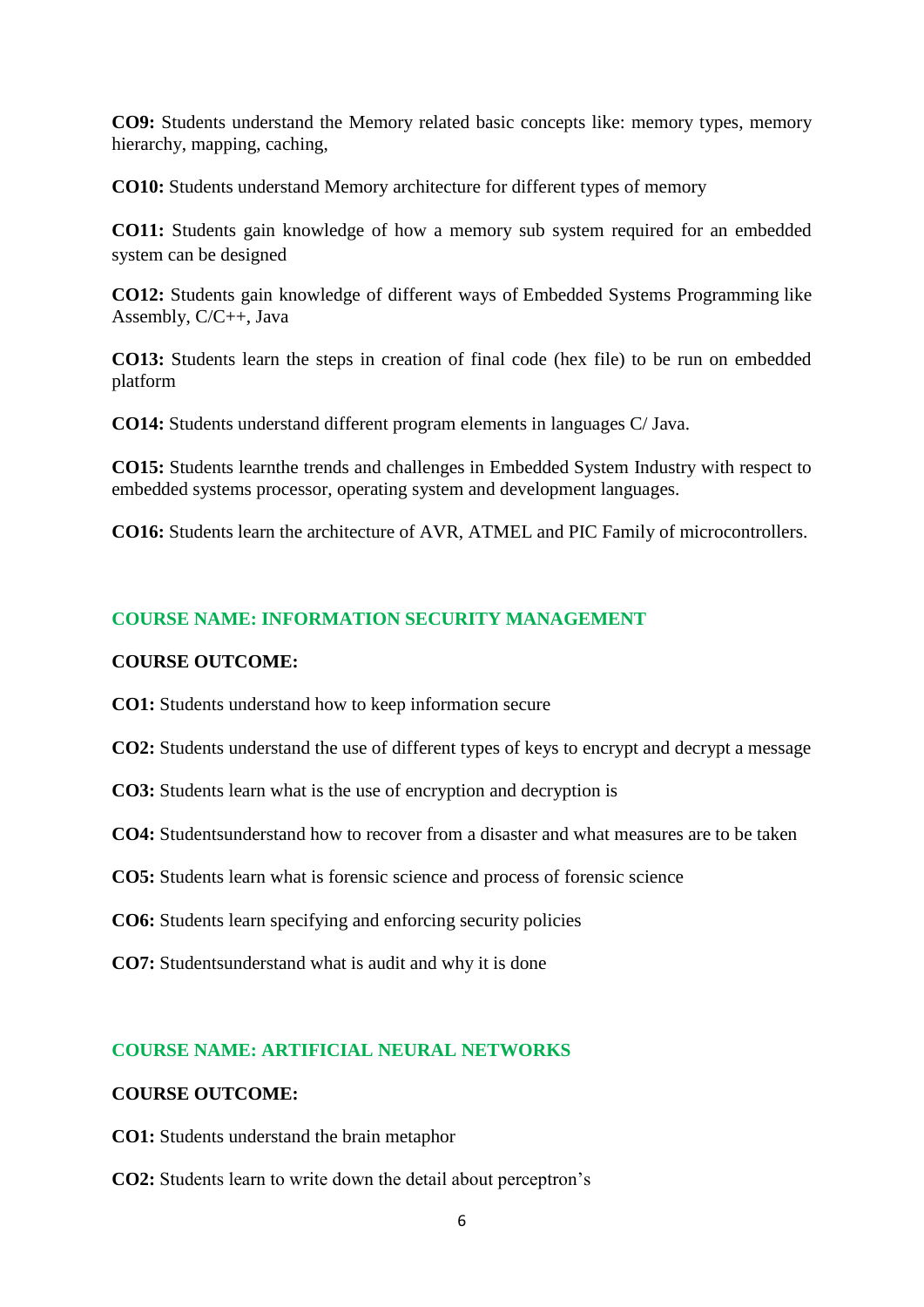**CO3:** Students understand support vector machine

**CO4:** Students understand Dynamic system review

**CO5:** Students learn evolutionary algorithm

### **COURSE NAME: ETHICAL HACKING**

### **COURSE OUTCOME:**

**CO1:** Students learn the types of Hackers, Perform Foot printing on any website using tools like Smartwhois, scan, sniff and enumerate the network using tools like nmap, superscanetc for finding open ports, vulnerable applications and insecure systems.

**CO2:** Studentsunderstand the Perform System Hacking to crack passwords, LM hashes using various tools like PwDump7, LCP, and Rainbow Crack etc. and learn the defenses against these attacks. Differentiate between and identify the telling signs of Trojans, Viruses and worms.

**CO3:** Students learn to recognize the different Social Engineering tactics used to launch attacks. Execute Denial of Service Attacks using HPing (Kali Linux) and web server attack using tools like HTTPRecon, IDServeetc; and the corresponding defenses.

**CO4:** Students learn to identify vulnerabilities in database by performing SQL injections using DVWA. Classify the different attacks launched on Mobile and wireless platforms and mitigate against these attacks.

**CO5:** Students learn to implement techniques for evasion and securing IDS, Firewall and other security devices. Use cryptographic techniques and tools like Truecrypt, BC4 etc. to secure sensitive data.

# **MASTER OF SCIENCE (INFORMATION TECHNOLOGY) SEM IV**

### **PROGRAMME CODE: S01114**

### **COURSE NAME: ARTIFICIAL INTELLIGENCE**

#### **COURSE OUTCOME:**

**CO1:**Students understand the basics of the theory and practice of Artificial Intelligence as a discipline and about intelligent agents capable of problem formulation.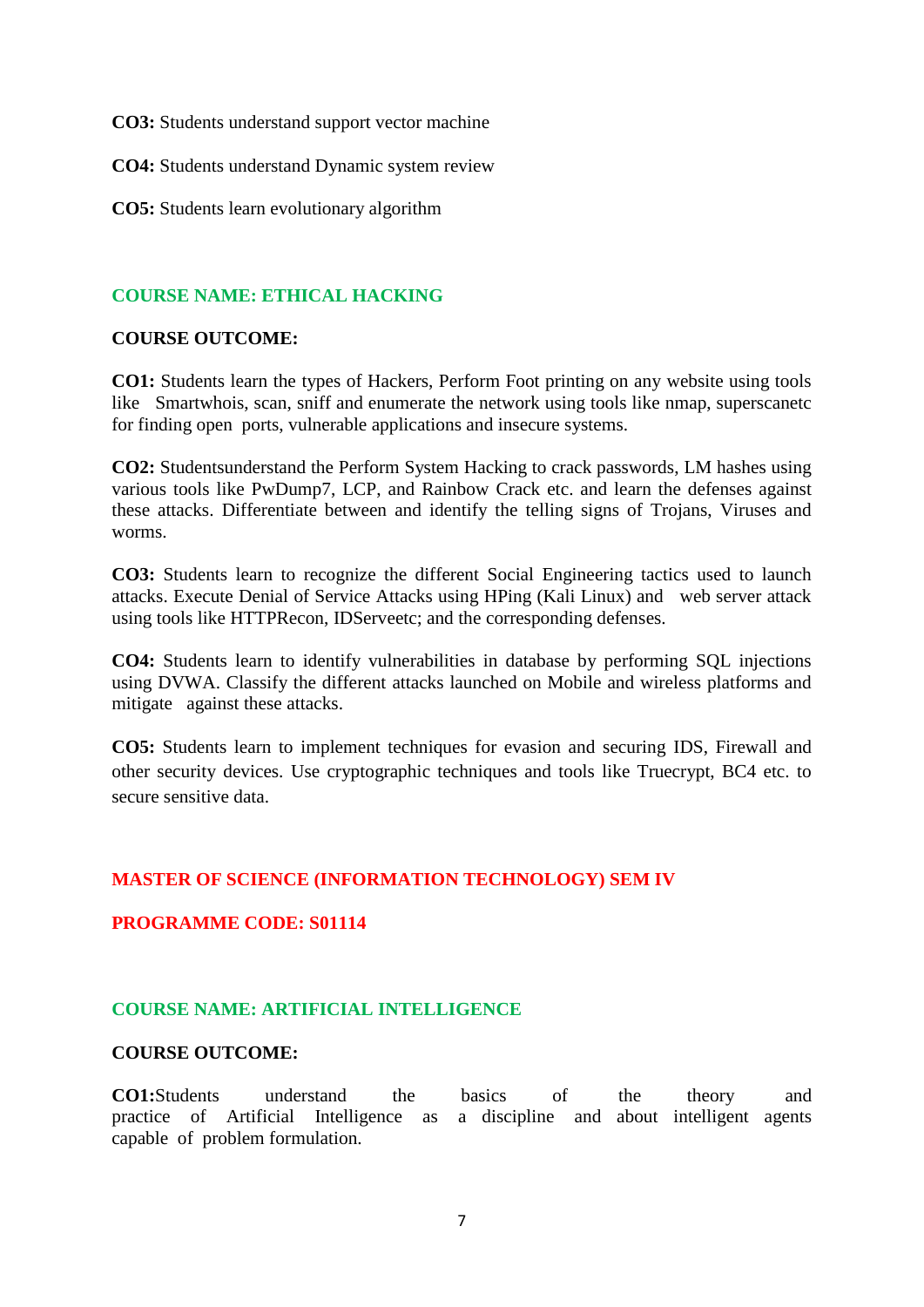**CO2**: Students learn to evaluate different uninformed search algorithms on well formulated problems along with stating valid conclusions that the evaluation supports.

**CO3:** Students are able todesign and Analysis of informed search algorithms on well formulated problems.

**CO4:** Students are able toformulate and solve given problem using Propositional and first order logic.

**CO5:** Students are able toanalyze the AI problem using different planning techniques

**CO6:** Students understand various symbolic knowledge representations to specific multidisciplinary domains and reasoning tasks of a software agent.

### **COURSE NAME: IT INFRASTRUCTURE MANAGEMENT**

#### **COURSE OUTCOME:**

**CO1:** Students understand process, Functions and service strategy

**CO2:** Students understand service design

**CO3**: Students learn service transition

**CO4:** Students gain knowledge of Event Management, problem Management

**CO5:** Students are able to analyze continual process

### **COURSE NAME: COMPUTER FORENSICS**

### **COURSE OUTCOME:**

- **CO1:** Students understand data acquisition in detail
- **CO2:** Students understand Processing crime and incident scenes
- **CO3:** Students are able tocompute the computer forensics analysis
- **CO4:** Students learn to write in detail network forensic
- **CO5:** Students learn to write the report writing on high tech investigations

### **COURSE NAME: CLOUD MANAGEMENT**